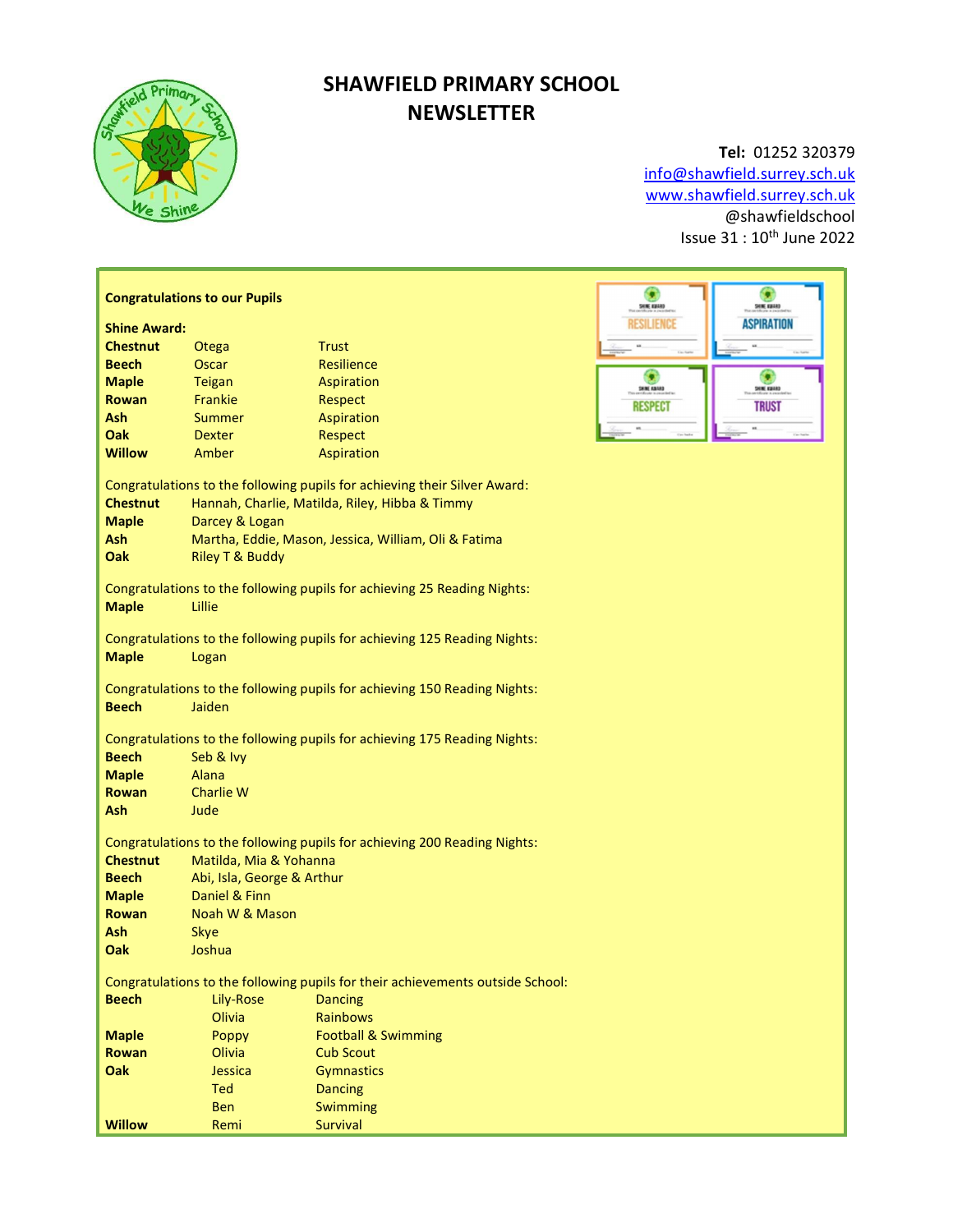#### Dear Parent/Carer,

#### Family Sports Day

As advised the Family Sports Day will now take place on Thursday 30th June at 9.15am. Thank you to everyone for being patient with our change of date.

#### KS2 Sports Day

The KS2 Sports Day will take place on the morning of Friday 1<sup>st</sup> July and will be held on the Recreation Ground on Ash Hill Road – more details to follow.

#### Reporting Sick Absences

Please can we kindly remind parents that when reporting sick absences, you should try to be as specific as possible regarding why your child is unwell. Please do not use vague statements such as "feeling unwell" or "poorly".

#### Chicken Pox

Please be advised that UK Health Security Agency (UKHSA) have reported a national increase in Chicken Pox. It is suspected that because of reduced mixing during the COVID-19 pandemic a larger proportion of children of primary school age remain susceptible to chickenpox. Please check your child for any signs or symptoms.

#### Lunch Menu

Please find attached the new Spring/Summer lunch menu which take us up to October half term for the week commencing 13<sup>th</sup> June 2022 (Week 2).

#### Confirmed INSET Dates 2022/2023

We are pleased to announce the remaining INSET date for this academic year:

Friday 22nd July 2022

We are pleased also to announce our first INSET dates for next academic year which we hope will help with summer planning:

Thursday 1<sup>st</sup> September 2022 Friday 2nd September 2022

Children will return to school on Monday 5th September 2022

Yours sincerely,

IACUL

Mr Stephen Corcoran Headteacher

#### SSA News

SSA Newsletter

#### Friday Ice Lolly sale

Every Friday from Friday 10th June until Friday 22nd July,

the SSA will be holding an ice

lolly sale on the playground after school to raise money for our charity. Each lolly will cost 50p.

#### Father's Day Wrapping Event

On Friday 17th June is our very popular Father's Day event. This event is run by the SSA (PTA) and is an opportunity for the children to buy a secret present for a special person in their life to give on Father's Day. Please send your children in with £1.50 on Friday 17th June (correct change needed) per gift (more than one gift can be purchased).

#### Helpers needed on Saturday 9th July

The SSA is raising money for our school's charity at the Ash Fun Day by operating a games stall. Can you help run our stall at the Ash Centre between 12pm and 4pm on 9th July? It can be for as little as 30 minutes and for as long as you can offer. Please email us at ShawfieldSchoolAssociation@gmail.com to register your interest.

#### Donate your uniform

Do you have uniform that is too good to throw away? Please donate your used school uniform to help raise money for our school. You may either contact the SSA directly to arrange a drop off or donate via the school office, provided they are in bags. We are no longer able to accept yellow jumpers and cardigans, these must be disposed of safely. Please email us at: ShawfieldSchoolAssociation@gmail.com should you have any questions.

#### Community News

#### Summer Reading Challenge 2022

Starting from  $9<sup>th</sup>$  July until  $17<sup>th</sup>$  September, Surrey Libraries are excited to launch the Summer of Reading. Children can join the free Summer Reading Challenge at their local library, help six Gadgeteers and become a party-planning science visionary.

Designed for all reading abilities, children can choose whatever books, audiobooks, comics, ebooks or eAudiobooks they like to complete the Challenge. Every participant receives stickers and other incentives along the way. Those children who read or listen to six books are presented with a personalised certificate and a golden medal.